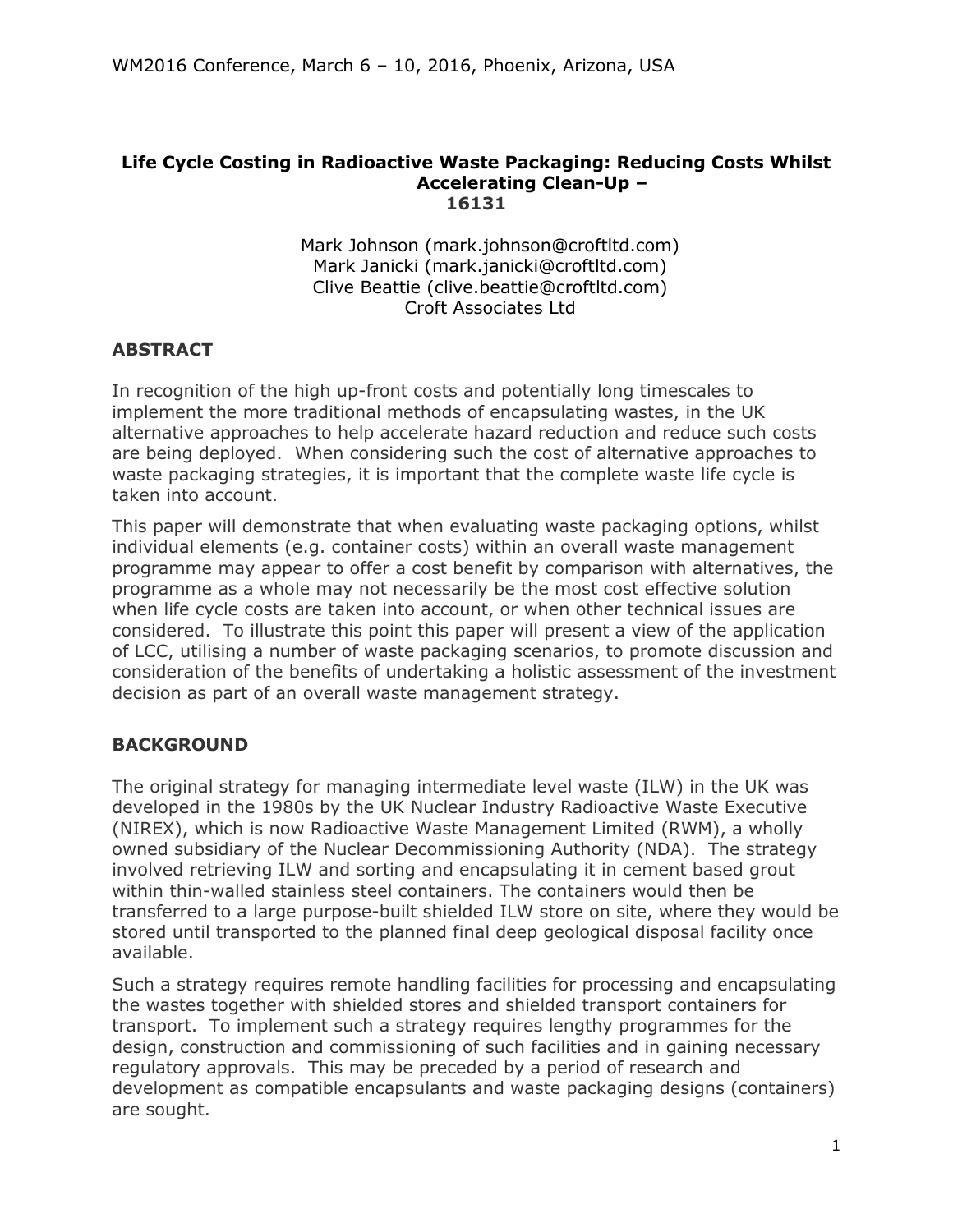In recent years, waste management organisations responsible for managing the clean-up of legacy facilities within the UK have sought innovative solutions which could potentially both accelerate clean-up and hazard reduction on sites, and offer a lower cost. In assessing packaging options for transport, storage and disposal of ILW, cost is not the only factor. Other attributes have to be considered such as safety, technical performance (with practicability and feasibility), social and ethical and security. However, cost clearly plays an important part in deciding a strategy for packaging ILW.

Many of the recent innovative packaging solutions in the UK have focused around a new family of packaging designs known as robust shielded containers (RSCs). These are self-shielded containers manufactured from materials such as ductile cast iron or fabricated steel; when manufactured in ductile cast iron they are often referred to as Ductile Cast Iron Containers (DCICs). When referring to RSCs this paper is primarily referring to DCICs.

To meet the performance requirements for disposal traditional thin-walled containers and self-shielded concrete containers require the waste contents to be encapsulated in cement based grout (dependent on waste material and compatibility with cement). However RSCs meet the necessary performance criteria with minimal reliance on the wasteform. As a consequence RSCs remove the requirement to build, operate and decommission complex and expensive encapsulation plant as this is no longer integral to waste packaging operations.

Furthermore, thin-walled unshielded packages require highly engineered facilities and shielded stores for interim storage, all with remote handling capabilities. RSCs, and to a certain extent self shielded concrete containers, also remove the need for these complex facilities.

By comparison with the traditional processes for waste packaging that use thinwalled containers, or indeed in comparison with self-shielded concrete containers, RSCs appear to be less cost effective based upon container costs. However, by considering the full life cycle cost of the build, operation and decommissioning of all aspects of the alternative waste management container strategies, a different picture emerges.

Where the waste owner has yet to commit to a waste management strategy and has incurred little or no expenditure on plant and equipment, this paper argues that RSCs offer waste owners the lowest cost solution.

However, where the substantial costs for plant and equipment have already been incurred and the facilities to encapsulate waste in thin walled containers and then store the packages exist, it may be that thin-walled containers are the better option in terms of lowest future costs.

Finally, there are some technical considerations around the suitability of containers to house certain wastes, depending upon the chemical, physical and radiological form of the waste. These factors also influence life cycle cost and are considered in this paper.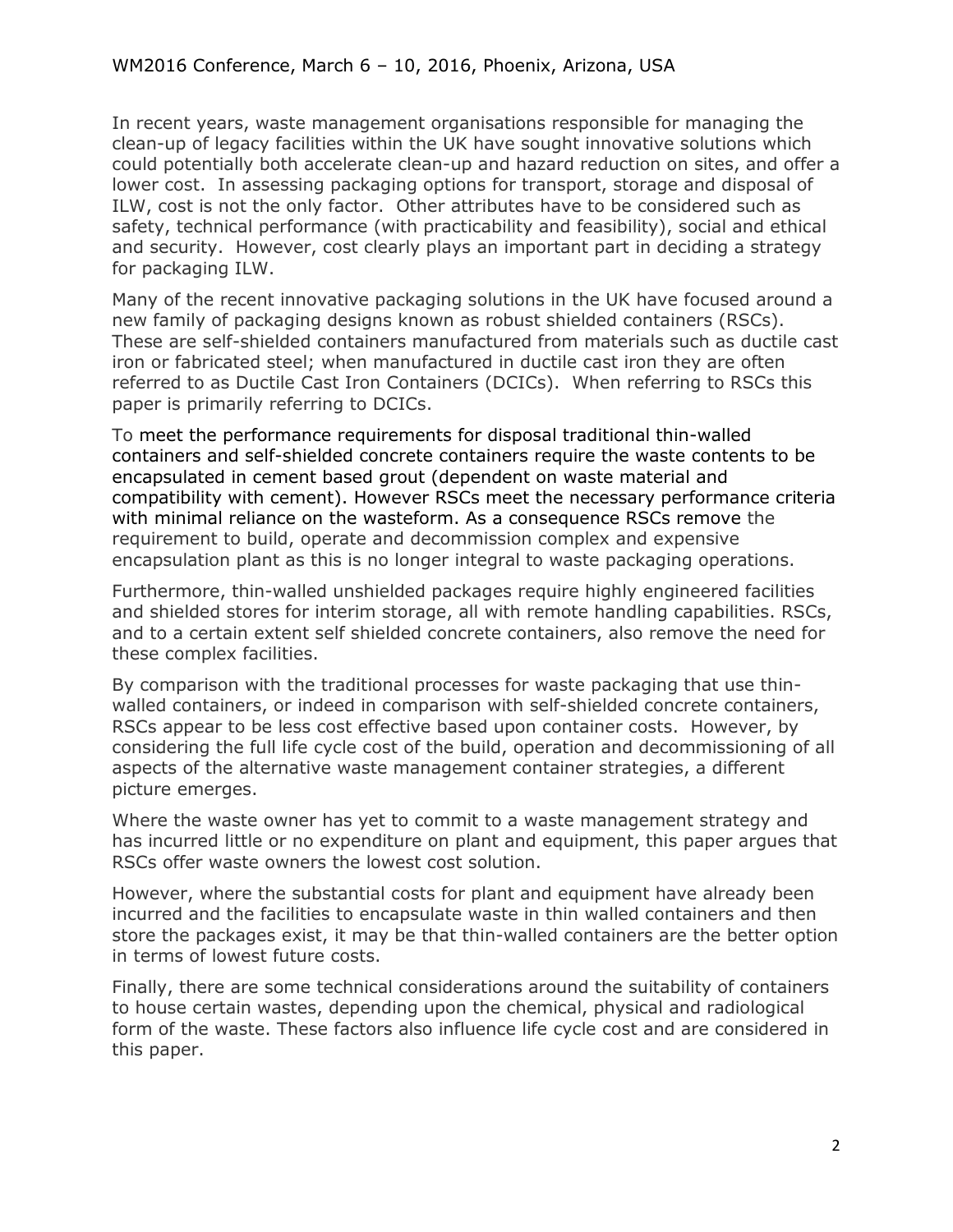# **LIFE CYCLE COSTING**

A thorough Life Cycle Cost assessment is a process that can help strategic planning and decision making for packaging radioactive wastes. These decision making processes are often guided by legislative requirements which look to ensure that risks from nuclear operations are As Low As Reasonably Practicable (ALARP) and that environmental impact, from say a waste management strategy, offers the Best Practicable Environmental Option (BPEO); these balance the benefits (reduced risk, most environmental benefit and least damage) of acceptable cost against the benefit offered. The principles of balancing cost and risk reduction in waste management were embodied within Radioactive Waste Management Policy, Final Conclusions, Command Paper 2919 published in 1995 [1].

What is the relevance of Life Cycle Cost to packaging of radioactive wastes?

Instead of considering only the initial purchase cost of items, organisations should look to quantify the costs of acquisitions, operation and disposal – the life cycle cost - of the complete waste packaging process. That approach may drive very different decisions on the most cost effective solution for packaging wastes.

"There is considerable evidence to suggest that many organisations, in both the private and public sectors, make acquisitions of capital items simply on the basis of initial purchase cost. With the notable exception of military applications, very few assets seem to be appraised on the basis of their total lifetime costs. Two decades ago it was claimed that, very few firms appear to undertake life cycle costing studies at the acquisition stage of a physical asset's life, nor do they collect all costs over their life cycles, and apart from isolated examples, the evidence suggests this situation has not radically changed."

"The Life Cycle Cost of a physical asset begins when its acquisition is first considered, and ends when it is finally taken out of service for disposal or redeployment (when a new LCC begins). LCC seeks to optimise the cost of acquiring, owning and operating physical assets over their useful lives by attempting to identify and quantify all the significant costs involved in that life, using the present value technique. LCC is concerned with quantifying different options so as to ensure the adoption of the optimum asset configuration. It enables total LCC, and the trade-off between cost elements during the asset life phases, to be studied to ensure optimum selection."

*Source - International Journal of Project Management, Vol. 15, No. 6, pp. 335-344, 1997, Elsevier Science Ltd and IPMA, Life cycle costing--theory, information acquisition and application David G. Woodward*

Within any programme, the best opportunities to achieve an optimised solution at the lowest cost occur during the early concept development and design phase of a project. At this time, significant changes can be made for the least cost. At later stages of the project many costs have become "locked in" and are not easily changed. To achieve the maximum benefit available during this early stage of the project it is important to explore all processes and cost elements included within the life cycle.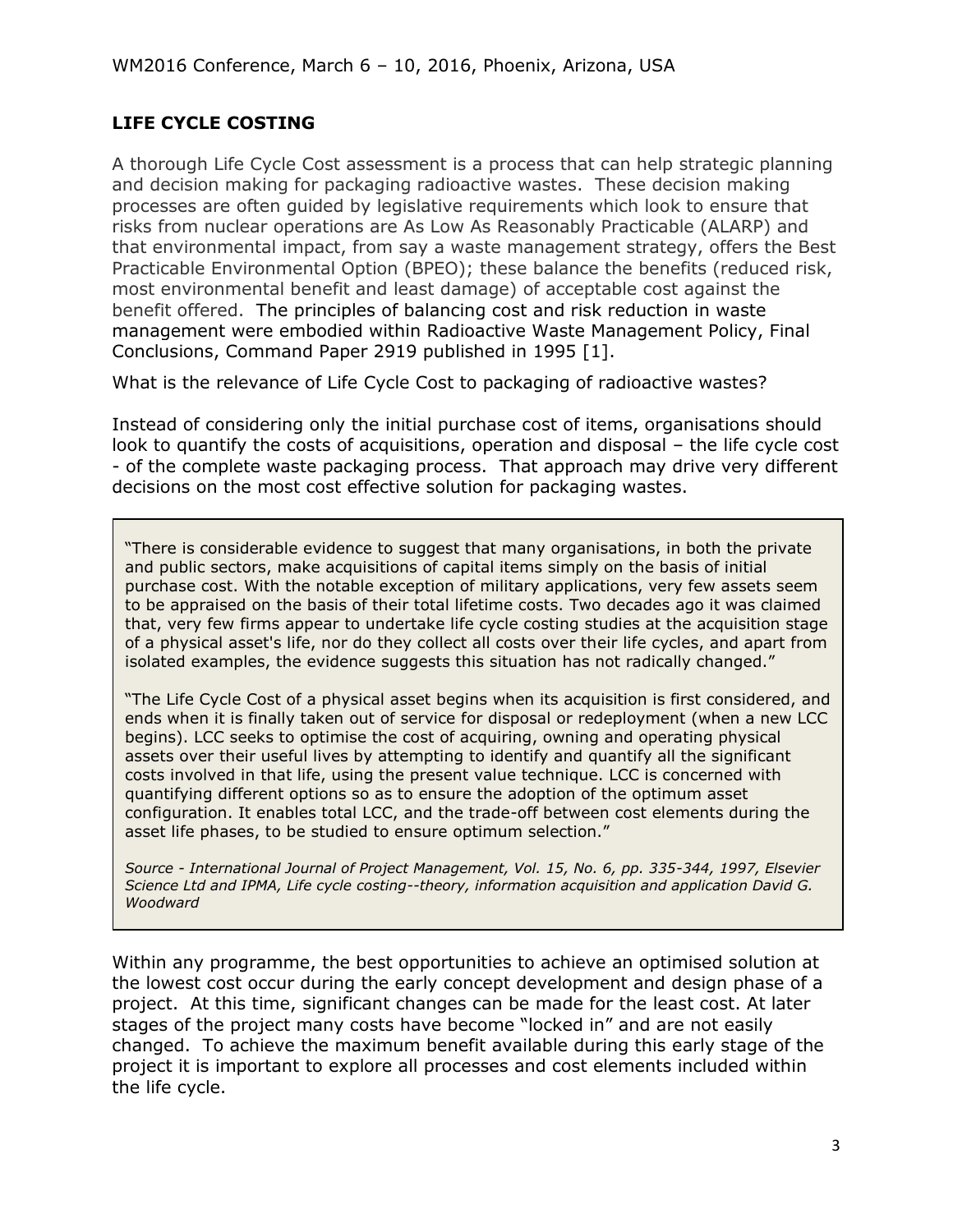"As over 70% of the total life cycle cost of a product is committed at the early design stage, designers are in a position to substantially reduce the life cycle cost of the products they design, by giving due consideration to life cycle cost implications of their design decisions"

*Source - Product life cycle analysis: state of the art review, International Journal of Production Research, Y Asiedu and P Gu, [Volume 36,](http://www.tandfonline.com/loi/tprs20?open=36#vol_36) [Issue 4,](http://www.tandfonline.com/toc/tprs20/36/4) pp 883-908, 1998*

This paper demonstrates that when evaluating waste packaging options, whilst individual elements (e.g. container costs) within an overall waste management programme may appear to offer a cost benefit by comparison with alternatives, the programme as a whole may not necessarily be the most cost effective solution when life cycle costs are taken into account and when other benefits offered by alternative strategies are considered.

# **PACKAGING OPTIONS FOR INTERMEDIATE LEVEL WASTE IN THE UK**

In the UK, and indeed globally, decommissioning activities of redundant plant and legacy waste facilities are being pursued to reduce the hazard from the wastes that exist within. These operations are producing significant volumes of Intermediate Level Waste (ILW). In the UK 2013 Radioactive Waste Inventory [2] it is estimated that about 200,000 ILW packages (existing waste packages and future arisings) would be produced from decommissioning, managing legacy wastes and future operations. These ILW packages comprise three broad categories: unshielded ILW containers [3] (e.g. 500 litre drum and 3 cubic metre boxes/drum as shown in Figure 1), shielded ILW containers [[3](#page-3-0)] (e.g. 2m and 4m ILW boxes and 6 cubic metre concrete box as shown in Figure 2), and robust self-shielded containers (DCICs) [4] as shown in Figure 3 (e.g. Croft Minibox and 3m3 Safstore).

<span id="page-3-0"></span>



Figure 1. Unshielded Waste Packages (500 litre drum and 3 cubic metre box)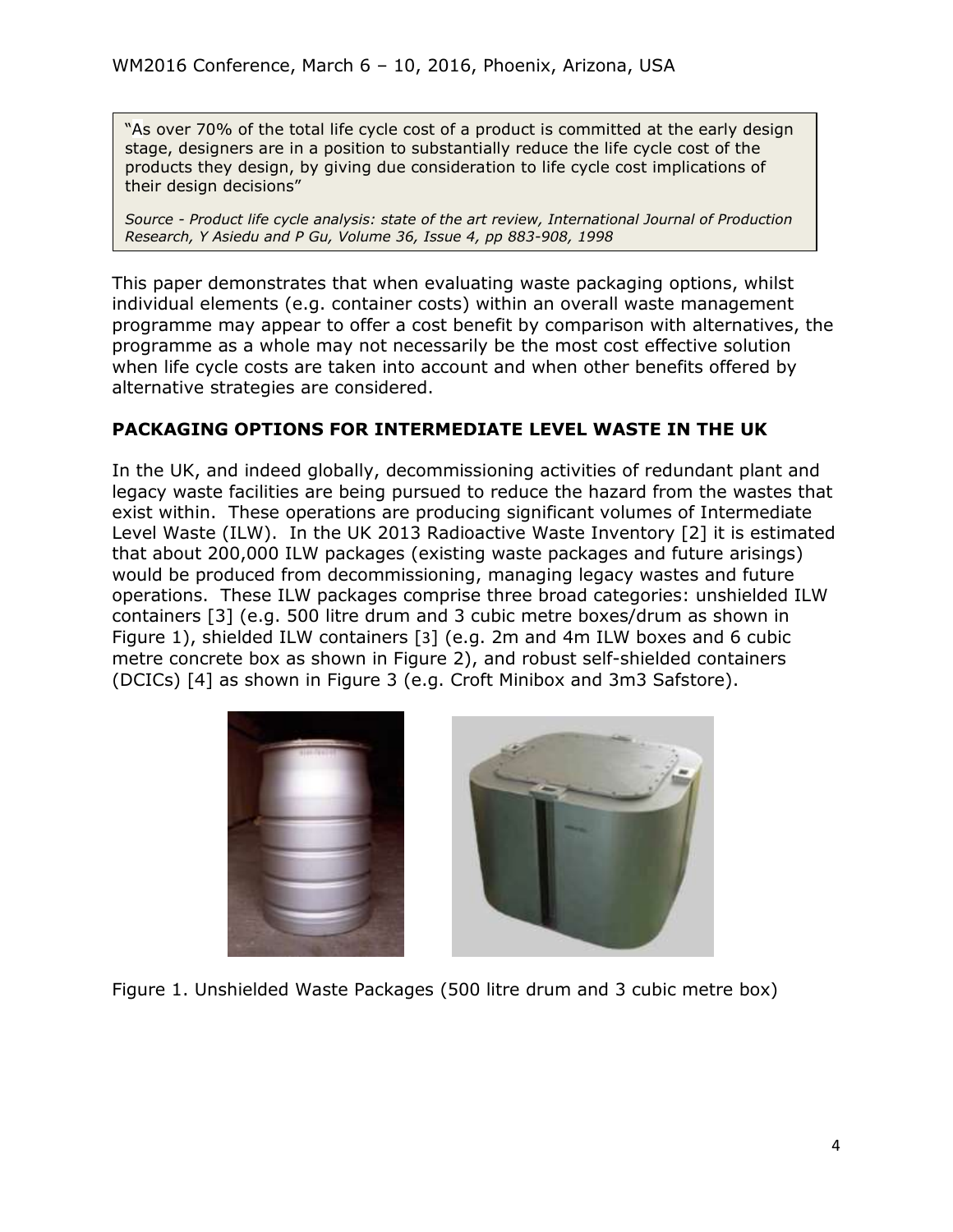





Figure 3. Robust Self-shielded Containers (Croft MINIBOX AND Croft 3m3 Safstore)<sup>1</sup>

<span id="page-4-0"></span>To meet disposability requirements in the UK, waste packages must prevent or minimise the release of activity from the waste package in impact or fire accidents [5]. Traditionally containment performance is achieved by a combination of the waste container and waste form; with immobilisation of the waste by encapsulation. In the case of ILW, encapsulation is primarily in a cement matrix contained within a thin-walled waste container. Such containers either have no concrete shielding to form an 'unshielded waste package' or additional concrete shielding within the container to form a 'shielded waste package' (see Figure 1 and Figure 2). Traditionally, shielded waste packages have also tended to be transport packages for low dispersible materials (Low Specific Activity Materials – LSA – and Surface Contaminated Objects – SCO [6]).

Preparing wastes for encapsulation often requires some level of pre-treatment (e.g. sorting, segregation), an encapsulation plant to immobilise the waste, a capping station to 'seal' the waste and a shielded store for 'unshielded waste packages'; this process is illustrated in Figure 4. For wastes encapsulated in concrete shielded waste packages the main difference would be the removal of the requirement for a heavily shielded store.

It should be noted that the plant, equipment and operations required for the above operations all give rise to secondary wastes that themselves require management.

 $\overline{\phantom{a}}$ 

<sup>&</sup>lt;sup>1</sup> Croft Associates Ltd products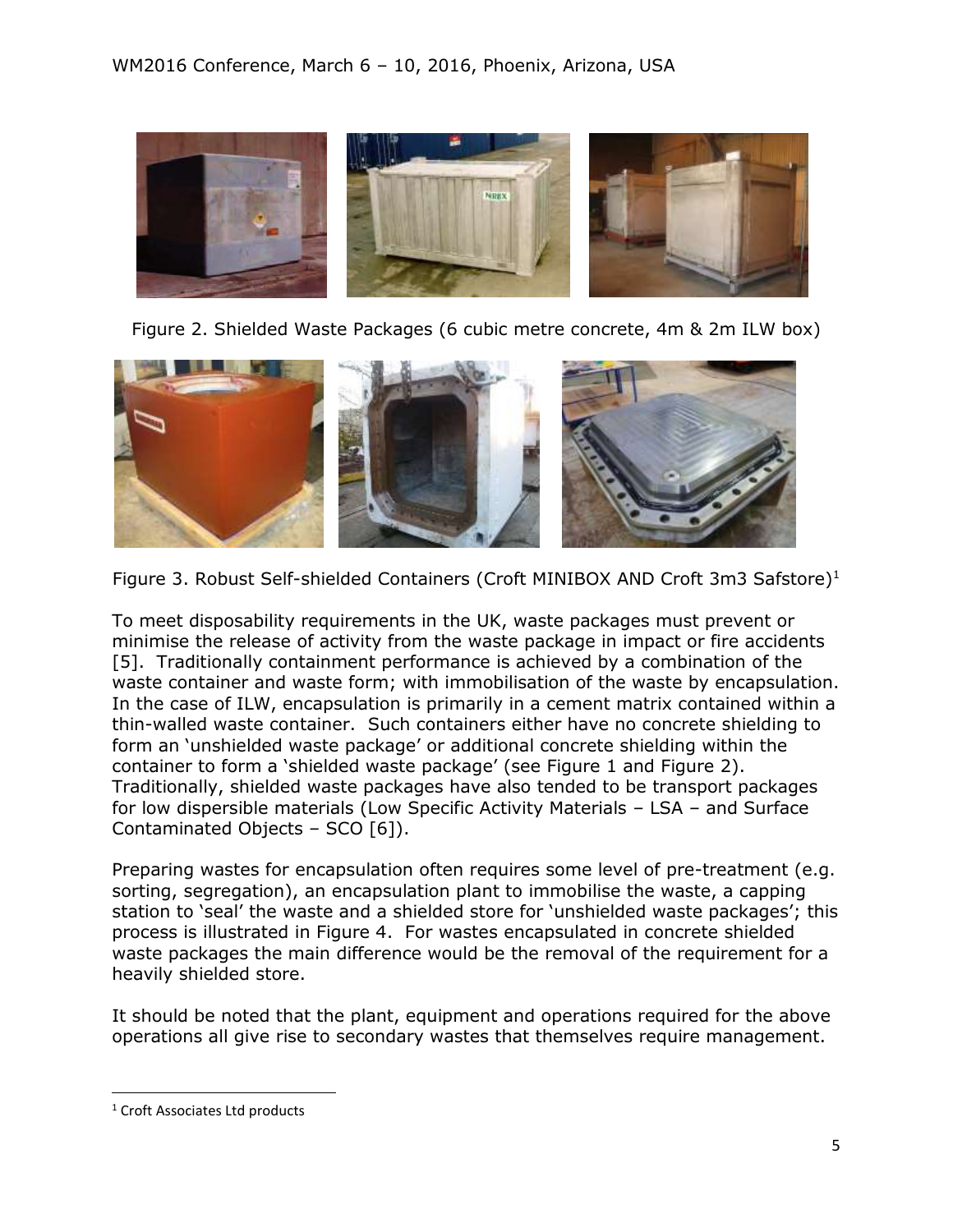A new generation of waste containers has been introduced [[5](#page-4-0)] to the UK. These robust self-shielded containers (RSCs) are manufactured in ductile cast iron (DCI) and called Ductile Cast Iron Containers (DCICs); examples are shown in Figure 3. These containers meet the performance requirements for disposal (e.g. impact and fire) without reliance on the wasteform. In terms of process, the different steps for the use of RSCs are illustrated in Figure 4 in the right hand block. It can be seen that these containers offer a much simpler process to the use of traditional encapsulation processes.



Figure 4. Illustration of different process steps for traditional encapsulation and use of DCICs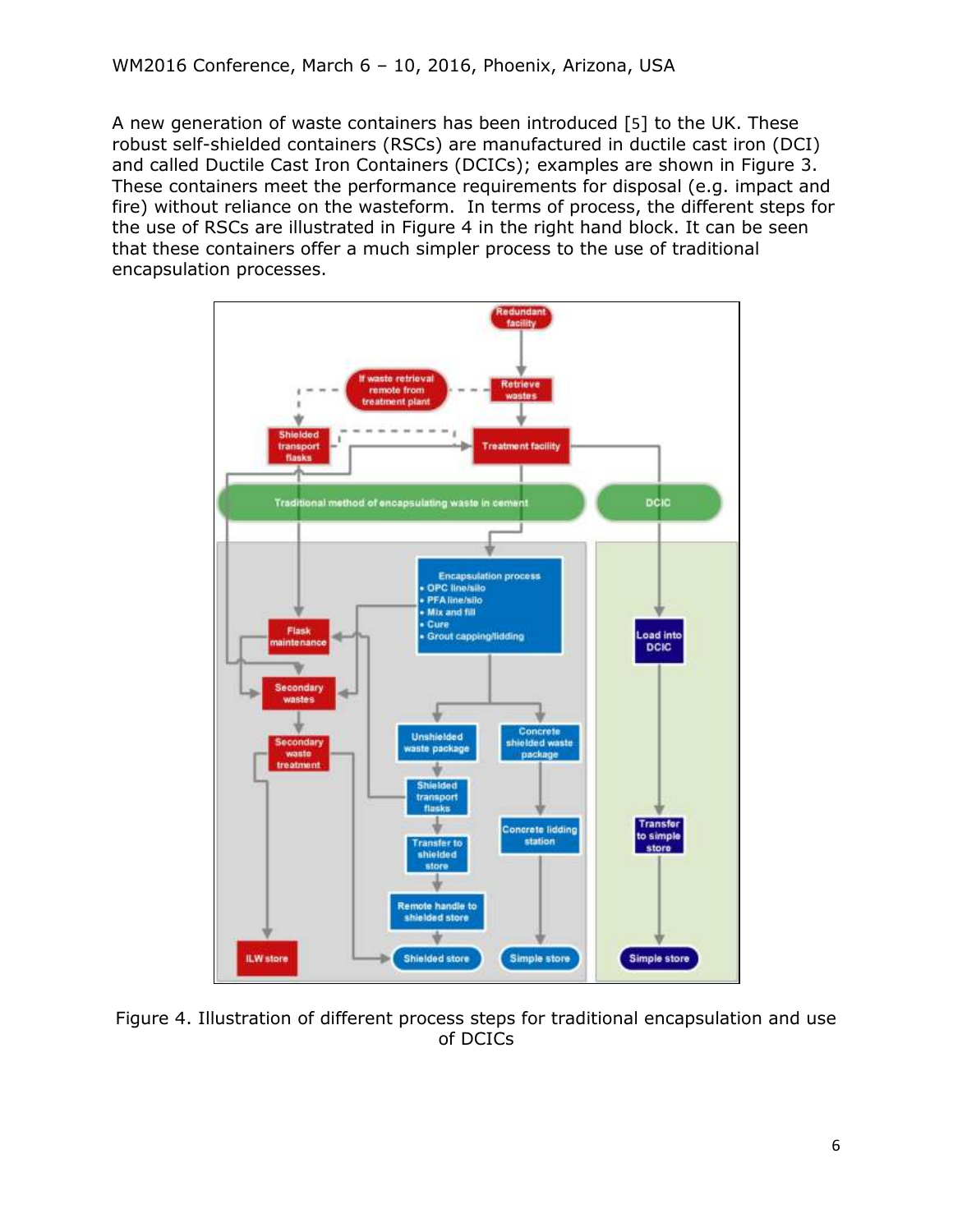The benefits of DCICs are:

- savings in terms of reduced programme duration and cost to implement through the reduction in capital plant requirements; e.g. eliminates need for encapsulation plant integral to waste packaging operations;
- relative to thin-walled unshielded containers, savings in terms of shielded stores, shielded transport container infrastructure and remote operations;
- elimination of lengthy and costly research and development programmes required to establish waste and encapsulants behaviour;
- negating need to design, build, construct, operate and ultimately decommission secondary waste treatment facilities;
- achieving rapid hazard reduction through early retrieval and packaging of legacy wastes;
- overall reduction in waste produced as decommissioning of encapsulation plant and heavily shielded store not required;
- offer the ability for future retrieval and processing of materials; they do not foreclose future options;
- versatile to accommodating mixed wastes;
- packaging of some problematic wastes that are not compatible with cement encapsulation techniques; and
- relative to shielded concrete containers, a reduction in the number of containers required and therefore associated costs of transport, storage and disposal. This is because ductile cast iron is a more effective shielding material than concrete and therefore for a given external package size more waste can be stored and disposed of in a DCIC leading to fewer total packages.

In assessing packaging options for transport, storage and disposal of ILW, cost is not the only factor. Other attributes have to be considered such as safety, technical performance (with practicability and feasibility), social and ethical and security [7]. However, cost clearly plays an important part in deciding a strategy for packaging ILW [8].

"Ultimately cost (based on total cost of procurement and storage for 100 years) is a primary consideration in reviewing package options. Minimising cost while ensuring cost-effectiveness and/or value is one of the key challenges in selecting the optimum waste package option"

*Source: Engineerlive, "Waste interim storage: the cost efficiency challenge", 21st February 2013* 

# **COST CONSIDERATIONS FOR PACKAGING STRATEGIES**

The cost of DCICs is generally regarded as higher than that of alternative unshielded or shielded waste packages. However, when the costs associated with the encapsulation of wastes, the build, operation and decommissioning of capital plant and the costs of transport, storage and disposal are factored into an LCC assessment then a very different relationship emerges.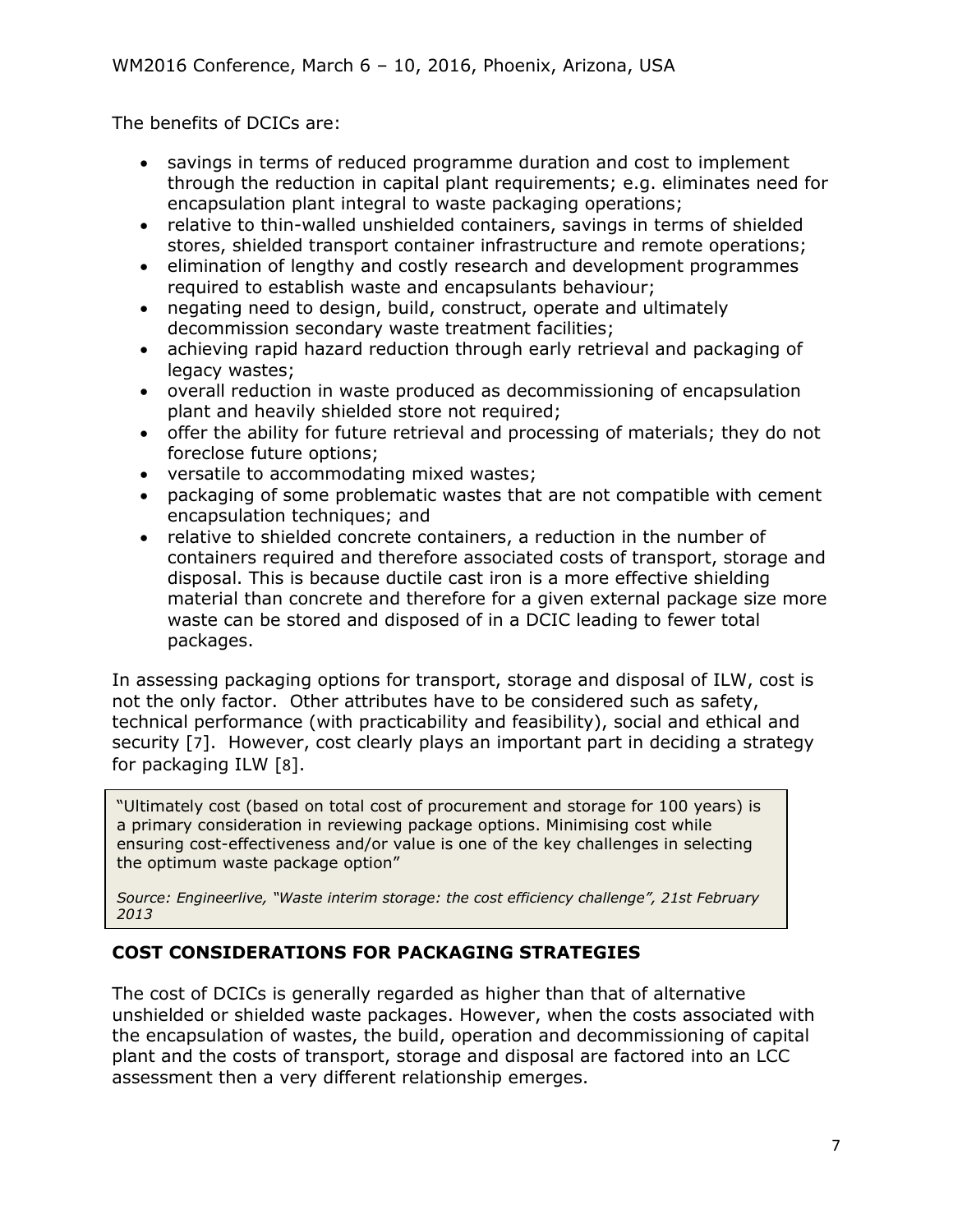The NDA illustrated this relationship considering only the different storage requirements for shielded and unshielded waste packages (see Figure 5 below). Clearly when other costs associated with encapsulation are also factored in the cross over point will move further to the right.



Figure 5. Indicative cost comparison of the cost of storage for RSCs (DCICs) and unshielded waste packages [4]

The economic viability of traditional unshielded or shielded concrete packages is further challenged when the cost of other essential elements is also factored into an LCC assessment:

- costs of continued asset care and maintenance for maintaining the safety of the facility awaiting decommissioning until waste packaging plant and processes are available;
- cost and programme extension for the design, construction, operation, maintenance and decommissioning of an encapsulation plant;
- cost and programme extension for the design, construction, operation, maintenance and decommissioning of an engineered shielded store;
- cost of packaging, transporting, storing and disposing of additional secondary wastes arising from operating and decommissioning additional plant and equipment;
- procurement, maintenance and operation of a fleet of shielded transport containers to move unshielded waste packages; potentially for both on-site and off-site transport movements; and
- maintenance and operational costs for plant and equipment associated with handling unshielded waste packages.

The discussion above largely considers arguments centred on possible effects within an LCC assessment of pre-treatment and encapsulation of wastes for shielded and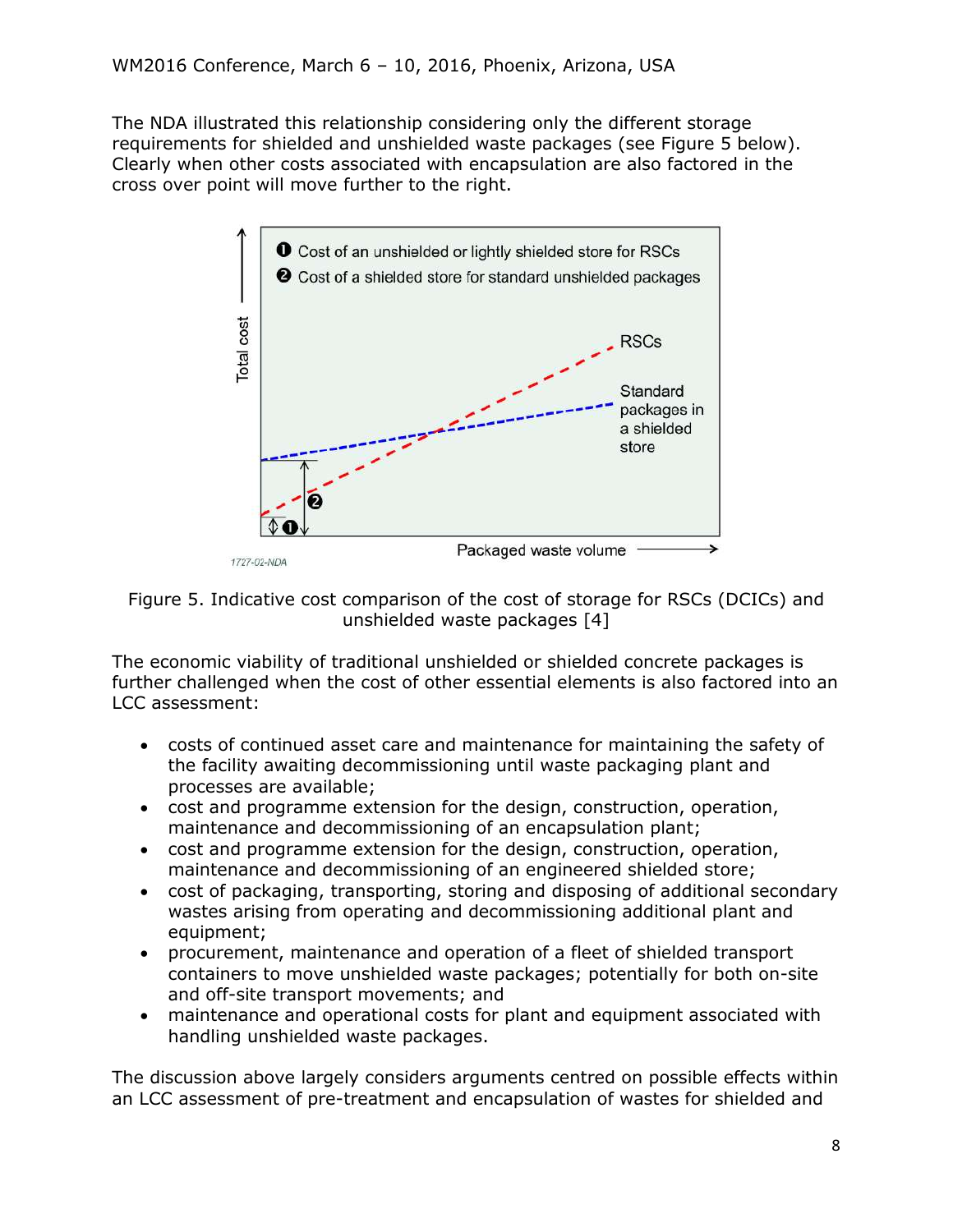unshielded boxes. What would also be important in ensuring cost effectiveness of a packaging option is the amount of waste that can be packaged into the container; the higher the packaging efficiency of a container, the lower the overall cost per  $m<sup>3</sup>$ of contained waste (more space for waste).

Iron is a much more efficient shield material than concrete due to its higher density and atomic number. Comparing the capacities of containers of the same external package volume that use concrete shielding (e.g. 2m and 4m ILW boxes and 6 cubic metre concrete box as shown in Figure 2), the DCIC offers an increase in waste capacity for comparable shielding efficiencies. This additional capacity means that DCICs offer the following additional benefits over concrete shielded boxes:

- fewer containers required;
- fewer packaging and handling operations;
- smaller store:
- reduction in transport movements (based on package volume);
- reduction in disposal costs (based on packaged volume); and
- reduced operational activities due to fewer containers, lower resource usage, reduced transport operations;

Such reductions may also assist in reducing overall radiation exposures to workers and members of the public due to fewer operations.

Within the nuclear industry in the UK there is a resurgent interest in using concrete boxes due to their potential low capital cost to manufacture. However, within the context of a life cycle assessment the initial higher cost of DCICs compared to concrete would be offset by savings when taking into consideration the other elements within the life cycle (e.g. eliminating waste encapsulation plant and the higher packing efficiencies afforded by DCICs).

Other factors that would need consideration in a waste packaging assessment comparing shielded concrete containers with DCICs are [9]:

- The technical maturity levels of each option (Technical Readiness Levels [10]). Particular waste management solutions may favour products that are at a more mature technical level; products at an early stage of development maturity may require considerable research and development effort to bring it up to a technical maturity level suitable for implementation.
- Suitability of the waste to be packaged e.g. the use of cementitious encapsulants may give rise to chronic waste evolution in some reactive wastes, potentially threatening waste package containment and performance. In waste packages where concrete is used for both shielding and containment functions, the properties of the waste form and its evolution characteristics could be highly constraining.
- Development and capital expenditure that may be required to demonstrate the suitability of concrete packages for long term storage, followed by transport and disposal.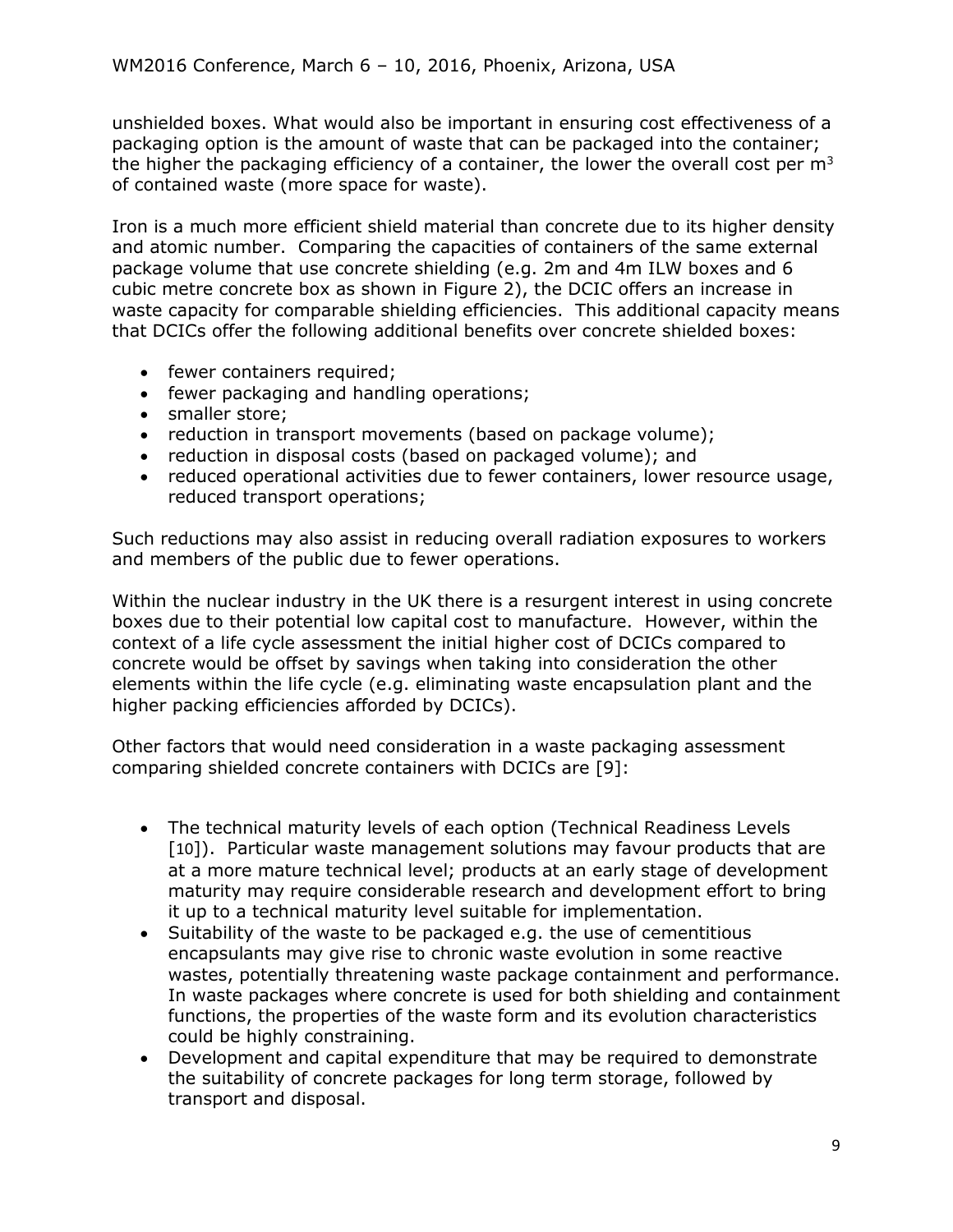- Risk mitigation may also be required when considering the use of a concrete container in case of non-compliance with transport requirements if it is to be approved as a transport package particularly after prolonged storage; an overpack may be required.
- If a concrete lid is to be cast on the concrete container, this requires facilities and capabilities necessary to do this remotely and to the required quality.

Consideration of all these factors from both a cost and a technical compliance perspective may lead to additional cost elements within an overall assessment of the life cycle costs of a particular waste strategy. Different scenarios are presented below to illustrate how a consideration of LCC can suggest a more cost effective solution when all elements of a waste packaging strategy are considered; a consideration of container cost alone would support one solution whilst a consideration of LCC might suggest another.

# **CASE STUDIES: WASTE CONTAINER OPTIONS**

# **Case Study 1. Unshielded and shielded container options**

<span id="page-9-0"></span>The relative merits of packaging waste in an unshielded container (3 cubic metre box as shown in Figure 1) are compared to a shielded container of equivalent displacement volume (Croft 3m3 Safstore [11] which is a DCIC as shown in Figure 3). The assumptions regarding costs<sup>2</sup> are given in Table I (see Assumptions).

If container cost is singularly the most important factor in deciding between options then regardless of waste volume to be packaged the unshielded box would be the preferred option as the container cost is around 30% the cost of the equivalent DCIC (see Table I).

However, when other life cycle cost elements are built into the LCC model the relationships illustrated in Figures 6 and 7 emerge for a large and a small facility respectively; the LCC assessments include UK estimated costs for operational plant, transport to a geological disposal site and disposal. For significant volumes of waste as in a large facility it would be expected that processing and storage capacities and hence costs would be significantly larger than with processing smaller volumes of waste.

In both large and smaller facilities, and despite the initial higher cost of the DCIC, the assessment shows that there is a considerable total cost saving in using the DCIC option. As a store has a limited capacity as the waste volume increases that is processed additional storage capacity will be needed; this is shown as an increase in capital cost at 10,000 $m<sup>3</sup>$  for the larger facility and at 2,000 $m<sup>3</sup>$  for the smaller facility as an illustration.

 $\overline{\phantom{a}}$ 

 $2$  All costs are indicative and presented for illustrative purposes only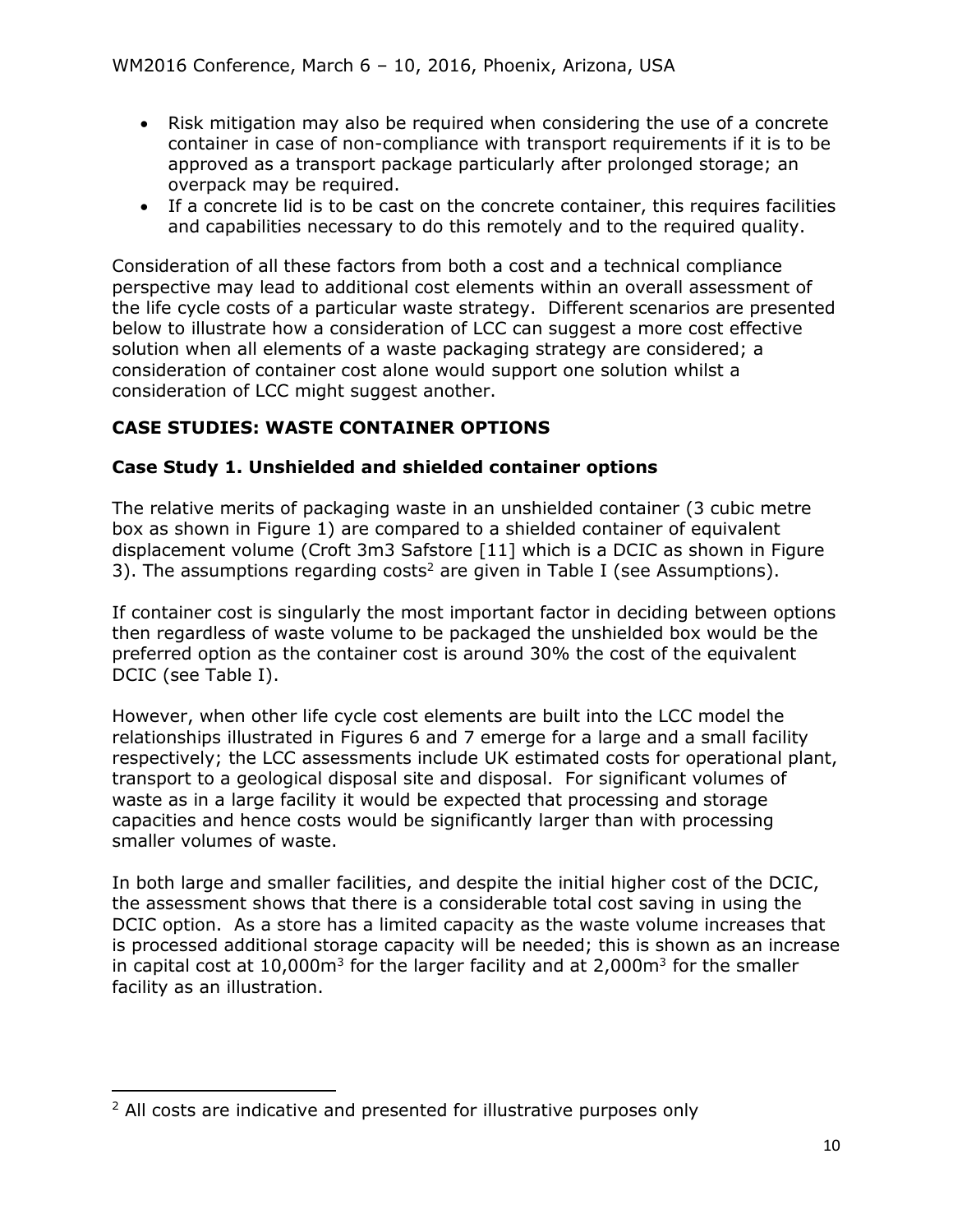

Figure 6. Indicative total cost saving using DCIC - Large facility



Figure 7. Indicative total cost saving using DCIC – Small facility

In these two cost LCC assessments it is the significant additional cost of the encapsulation plant and shielded store for the unshielded containers that, even when amortised over the number of packages processed, that adds significant cost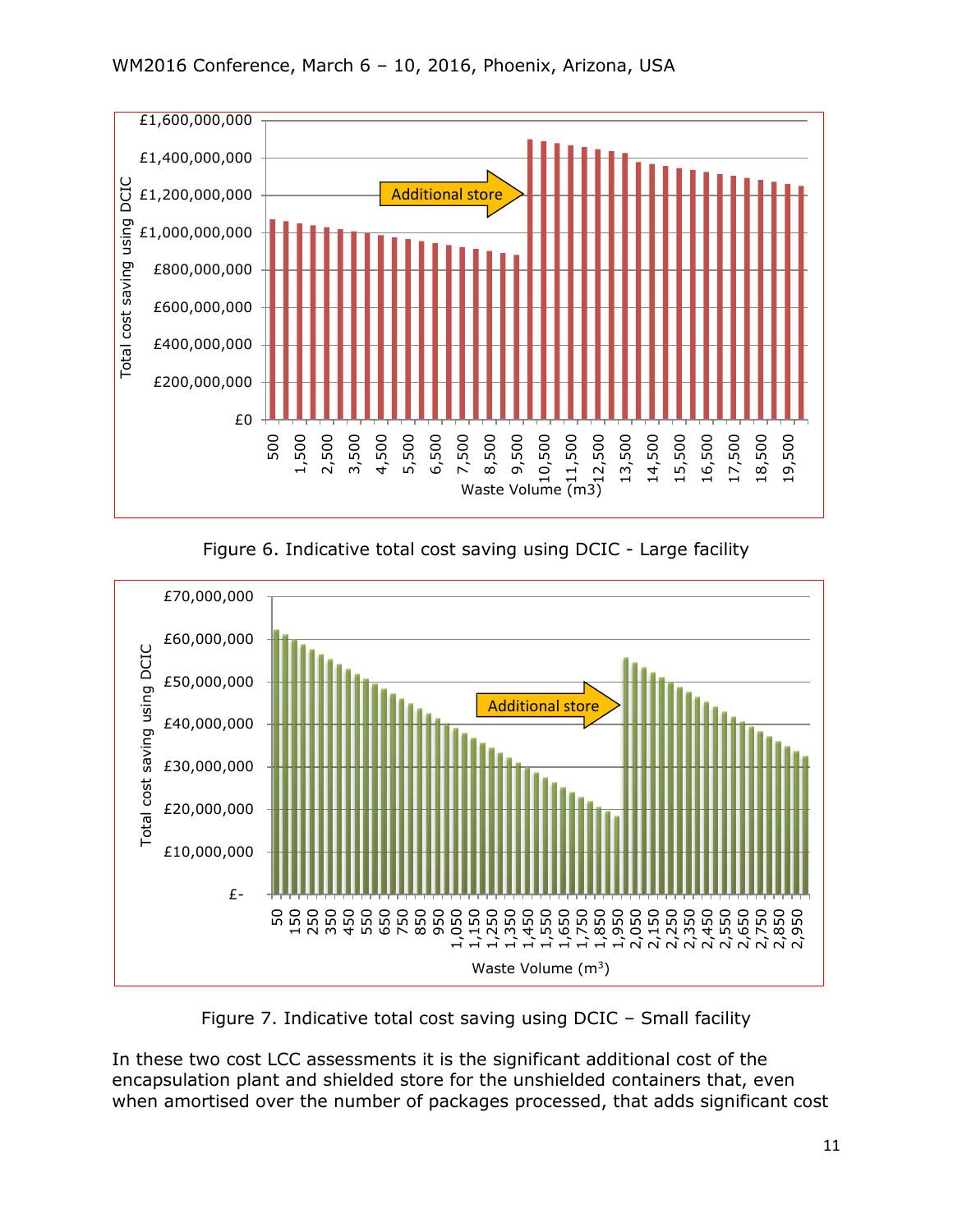to processing via this option. The lower capital cost of plant for processing waste in DCICs makes this the more cost effective option with significant cost savings over the unshielded/encapsulated process.

Any net savings and the point at which an option represents the most economic solution will very much depend on site specific requirements and waste volumes; the examples above are intended to show how other factors in an LCC assessment can support a different solution than when considering container costs alone.

#### **Case Study 2. Shielded container options: concrete compared to DCIC**

In this case study the cost of packaging waste into a shielded container is considered where shielding is provided either by iron or concrete.

The comparison is made between a 6 cubic metre concrete box [12] (concrete shielding) and a Croft 2m Safstore [\[11\]](#page-9-0) (ductile cast iron – DCI - shielding); both have approximately the same displacement volume, although the concrete box is slightly larger. The costs attributed to this scenario are illustrated in Table II in the Assumptions. The Croft 2m Safstore provides shielding by nature of its ductile cast iron manufacture. With the concrete box the walls provide the shielding; the waste is still required to be encapsulated.

If a waste strategy is selected on container price alone, the selection would favour the 6 cubic metre concrete box as this is about 25% of the cost of the 2m Safstore. However, when other cost elements are considered in the LCC assessment the total cost savings of using the DCIC option emerge, as shown in Figure 8 considering processing, storage, transport and disposal cost elements. This cost saving using the 2m Safstore are largely due to the much larger capacity of the 2m Safstore, this has a internal capacity of around 50% more space for waste than the 6 cubic metre concrete box due to the more efficient shielding capacity of iron as compared to concrete. This means that more concrete boxes are required compared to DCIC. This represents a significant increase in the overall volume (displacement) of the concrete packages to be transported and disposed.

Excluding transport and disposal cost elements within the LCC assessment and considering only processing and storage costs, the relationship in Figure 9 emerges. Excluding these elements from the LCC assessment still shows that the 2m Safstore option provides the more economic solution with significant cost savings.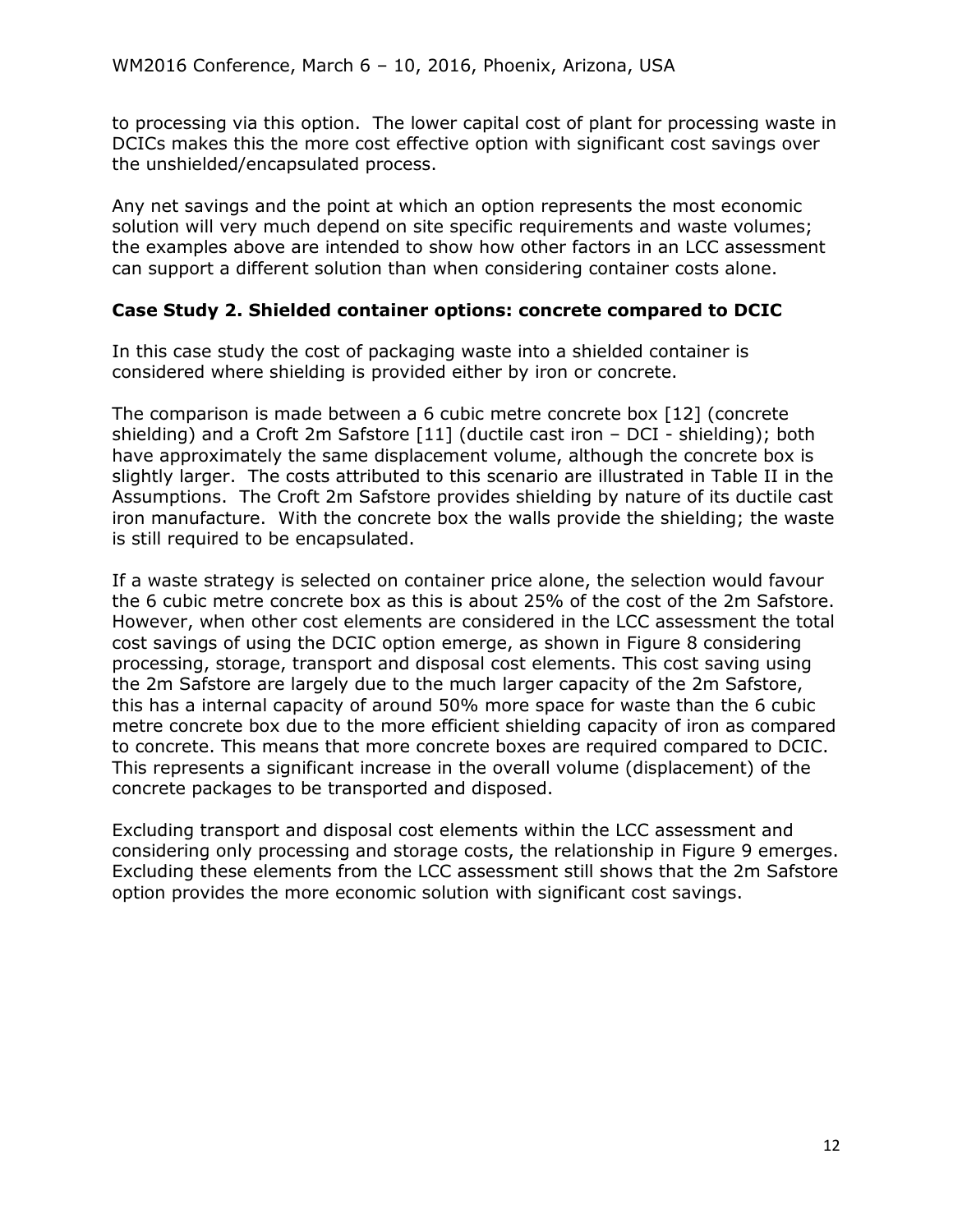

Figure 8. Indicative total cost saving using DCIC (iron) compared to concrete for shielding: costs include processing, storage, transport and disposal



Figure 9. Indicative total cost saving using DCIC (iron) compared to concrete for shielding: costs include processing and storage, excluding transport and disposal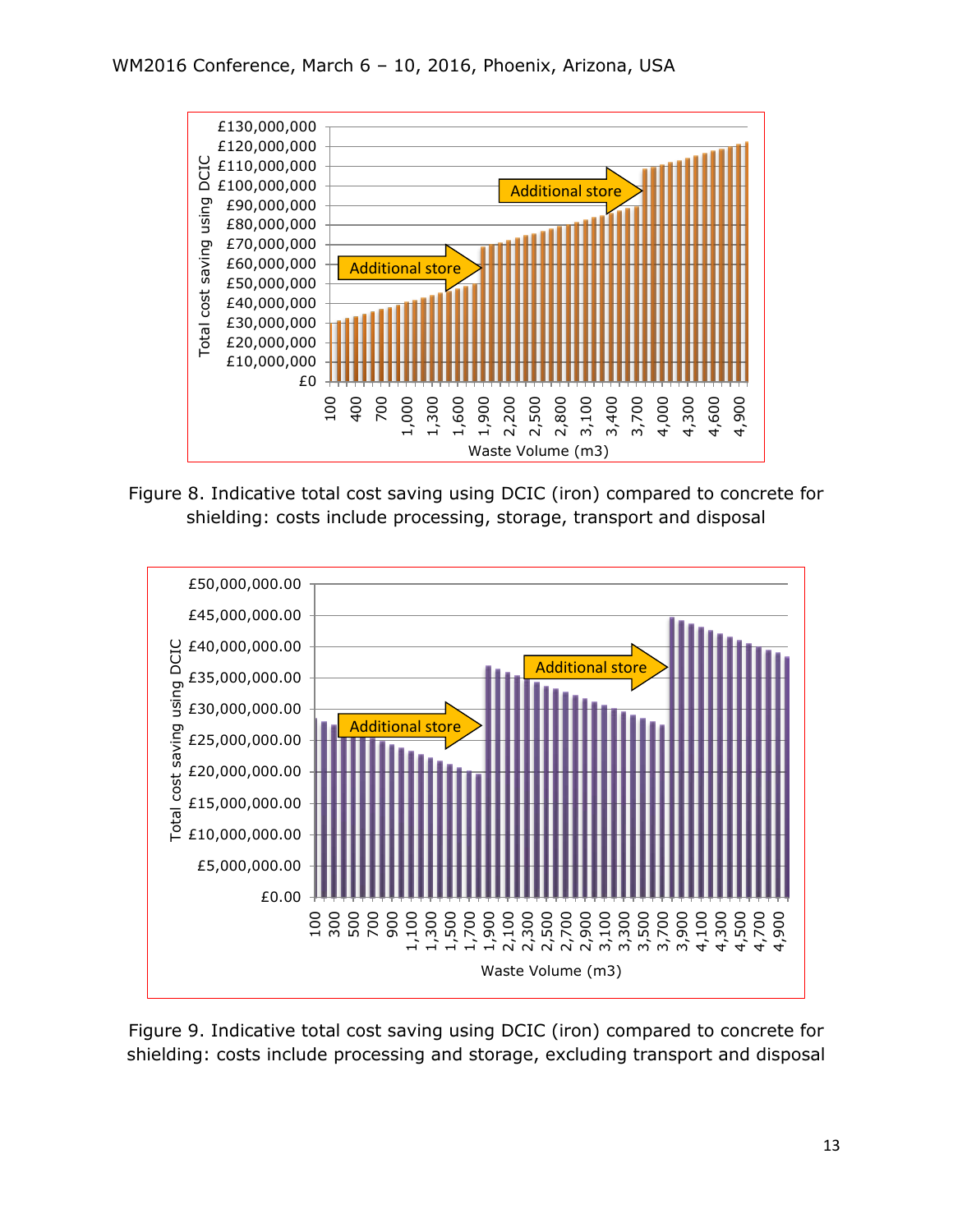As in the previous case study, when considering all elements within an LCC assessment this can determine a more economic waste packaging strategy than in considering just the cost of a single element.

In addition other factors that could influence the choice of waste packaging option include:

- compatibility of the waste material with box internal storage environment;
- timescale for designing and building and gaining approval for an encapsulation plant and/or a heavily shielded store which might favour a quicker solution, e.g. for ageing legacy plant; and
- the requirements to carry out research and development on encapsulation processes might favour a quicker timescale and greater certainty.

Such issues might favour a lower risk strategy such as that offered by the use of DCICs; a lower risk strategy might also mean more certainty regarding timescales and costs to implement.

# **CONCLUSIONS**

There may be a perception that when an *individual* project element within an *overall* waste management programme presents a cost saving over alternatives that this represents the most cost effective *optimum waste package option*; this saving may prove to be somewhat illusory when considering all elements within a LCC assessment of that programme. The examples given comparing DCICs (RSCs) with the more traditional methods are simply intended to illustrate this point. This is not to say that there is one specific waste packaging solution and there are issues other than cost to consider.

Removing the need for capital plant for waste packaging provides opportunities to accelerate clean-up and hazard reduction. DCICs also offer technical advantages for wastes not compatible with the traditional approach of encapsulation and shielding using concrete and, subject to appropriate design and materials selection, are compatible with a disposal strategy which can include a significant period of interim storage before final disposal.

Balancing cost and risk reduction are important regulatory drivers, particularly for dealing with legacy issues. Although each waste owner will consider their specific circumstances, in determining the optimal solution it will be important to consider:

- the estimated full life cycle costs of each alternative, including capital costs, operational costs, costs arising from increased programme length, decommissioning costs and transport, storage and disposal costs;
- the uncertainty associated with those estimates. Programme and project risk is increased by lower levels of product maturity, technical uncertainties requiring R&D (and therefore with no certainty of a solution) and the need for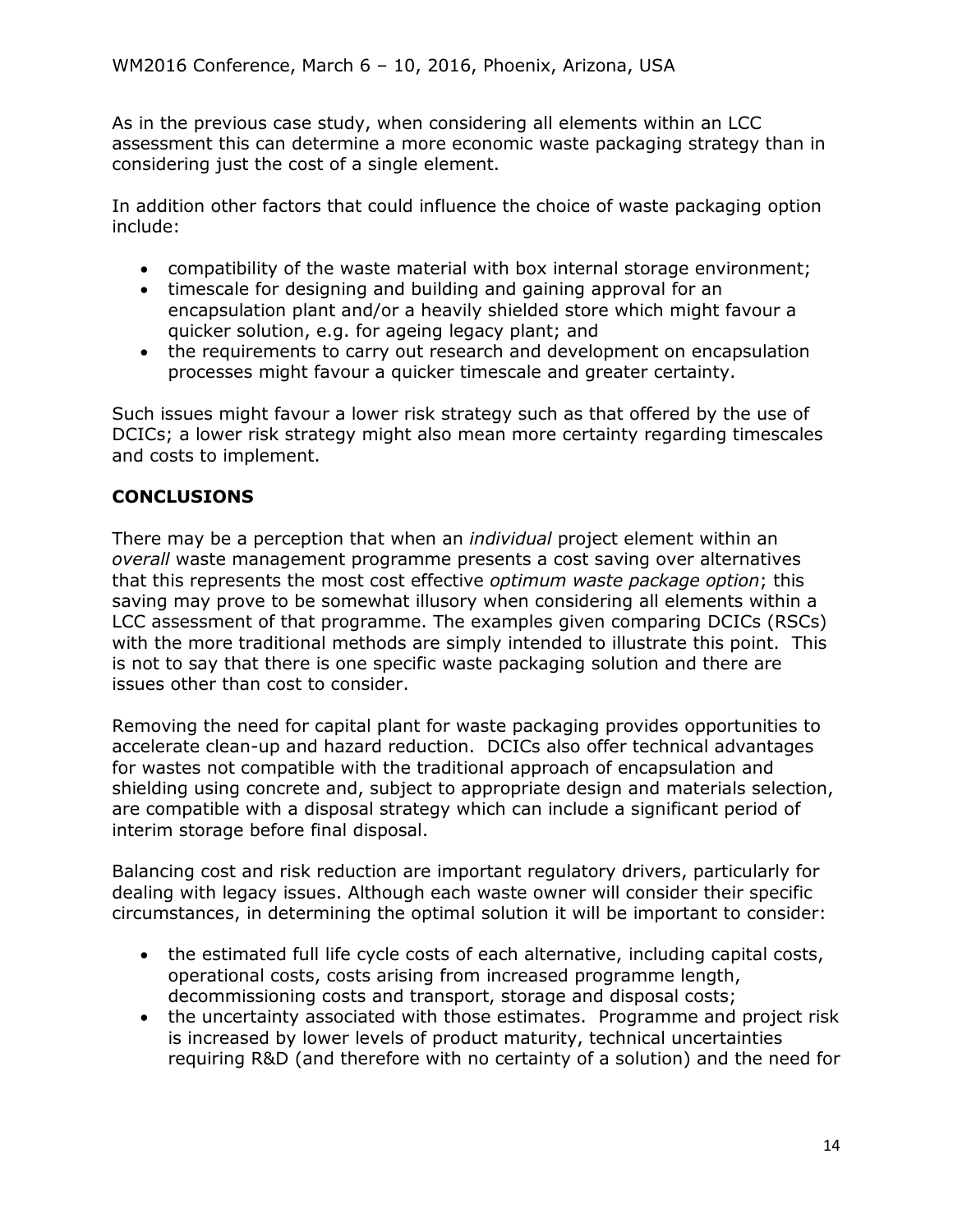large scale projects and ongoing operations, which by their nature may give rise to cost and schedule overruns; and

- issues such as safety, technical performance (with practicability and feasibility), social, ethical and security.
- Solutions that offer a greater certainty and future demonstrability of technical and regulatory compliance.

Two illustrations have been given; that of comparing use of DCICs to the more traditional approach of unshielded containers with waste encapsulation, and comparing use of DCICs to the use of concrete boxes where the concrete provides both shielding and encapsulation. This paper shows that whilst container costs for DCICs are higher than other options (concrete boxes and thin walled unshielded containers), DCICs nonetheless can offer a more economic solution when looking at an LCC assessment.

"The LCC approach to strategic decision making encourages a holistic assessment of the investment decision-making process rather than attempting to save money in the short term by buying assets simply with lower initial acquisition cost."

*Source - International Journal of Project Management, Vol. 15, No. 6, pp. 335-344, 1997, Elserver Science Ltd and IPMA, Life cycle costing--theory, information acquisition and application David G. Woodward*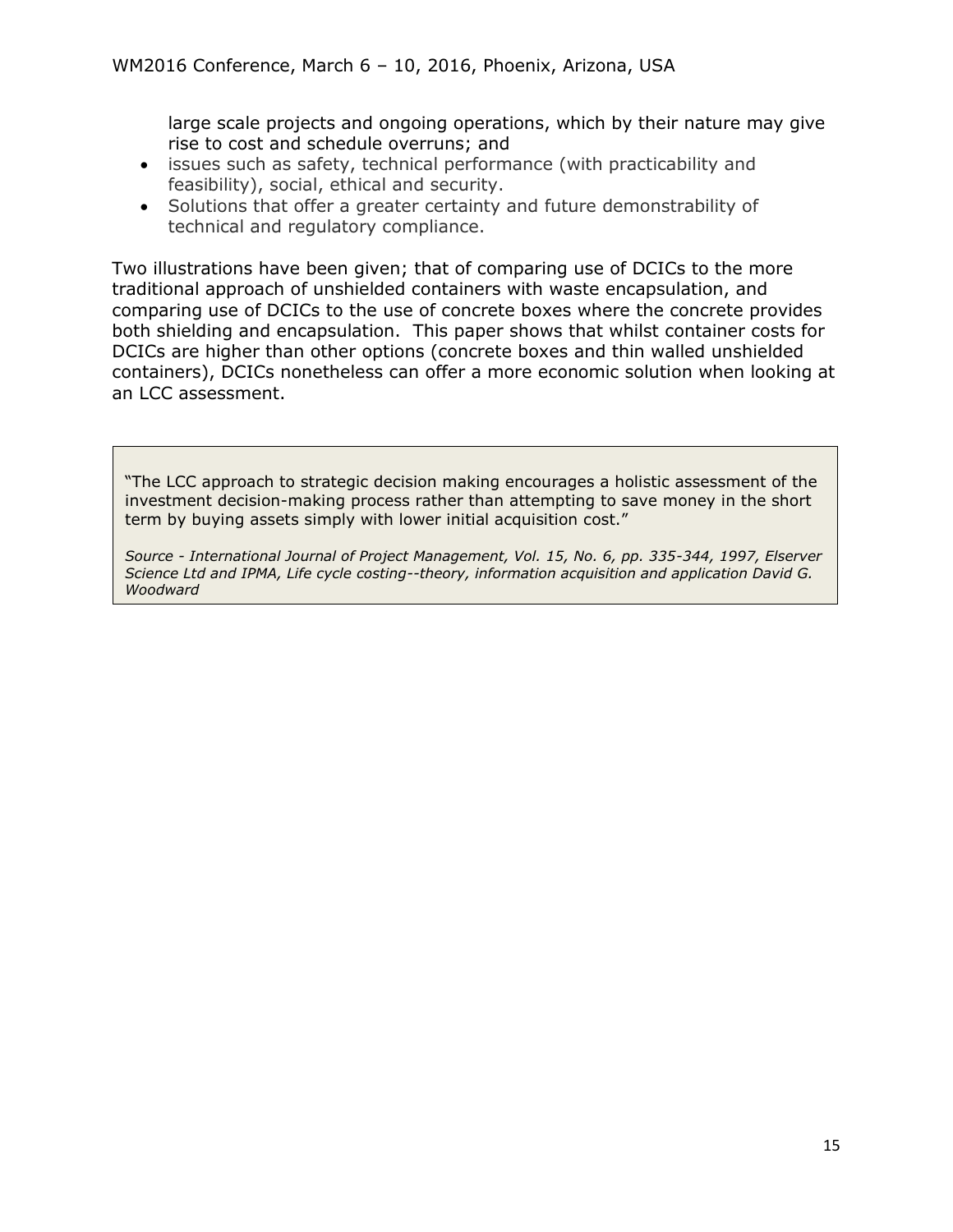# **ASSUMPTIONS – CASE STUDIES**

TABLE I. Illustrative costs for processing waste into unshielded and shielded containers for of same displacement volume

| <b>LCC</b> element | Unshielded container | <b>Shielded container</b> |
|--------------------|----------------------|---------------------------|
| Description        | 3 cubic metre box    | <b>DCIC</b>               |
| Cost per container | £45,000              | £140,000                  |

|                                                                             | 3 cubic metre box<br>waste packaging<br>option | <b>DCIC</b> waste<br>packaging option        |
|-----------------------------------------------------------------------------|------------------------------------------------|----------------------------------------------|
| Treatment plant (sorting, segregation,<br>loading)                          | £450,000,000                                   | £100,000,000 <sup>(3)</sup>                  |
| Design, construction & approvals of<br>grout plant for encapsulating wastes |                                                | N/A                                          |
| Maintenance and operation of plant -<br>10 years service                    | £100,000,000                                   | £30,000,000                                  |
| Decommissioning at end of service<br>(assuming non-active)                  | £90,000,000                                    | £20,000,000                                  |
| <b>STORE</b>                                                                | Heavily shielded store                         | Simple store                                 |
| Design, construction and approval of<br>store                               | £450,000,000                                   | £15,000,000                                  |
| Operation of store                                                          | £20,000,000                                    | £5,000,000                                   |
| Maintenance                                                                 | £70,000,000                                    | £15,000,000                                  |
| Decommissioning                                                             | £90,000,000                                    | £1,800,000                                   |
| <b>CONTAINER INFORMATION</b>                                                |                                                |                                              |
| Internal volume $(m^3)$                                                     | 2.8                                            | 2.4                                          |
| Displacement volume (external) $(m3)$                                       | 3.7                                            | 3.7                                          |
| Waste packing efficiency                                                    | 50%                                            | 80%                                          |
| <b>TRANSPORT &amp; DISPOSAL COSTS</b>                                       | (disposal in unshielded-<br>container vault)   | (disposal in<br>shielded-container<br>vault) |
| Transport costs per $m3$ of<br>displacement volume                          | £1,276                                         | £1,276                                       |
| Disposal costs per $m3$ of displacement<br>volume                           | £10,475                                        | £3,921                                       |
| Store capacity $m3$                                                         | 10,000                                         |                                              |

Notes:

l

 Although the DCIC will have a slightly smaller internal cavity due to the shielding extending into the container cavity, the unshielded container will accommodated

 $3$  Cost of a pre-treatment plant to remotely load waste into RSC and unshielded box – an encapsulated plant not required as integral part of waste packaging operations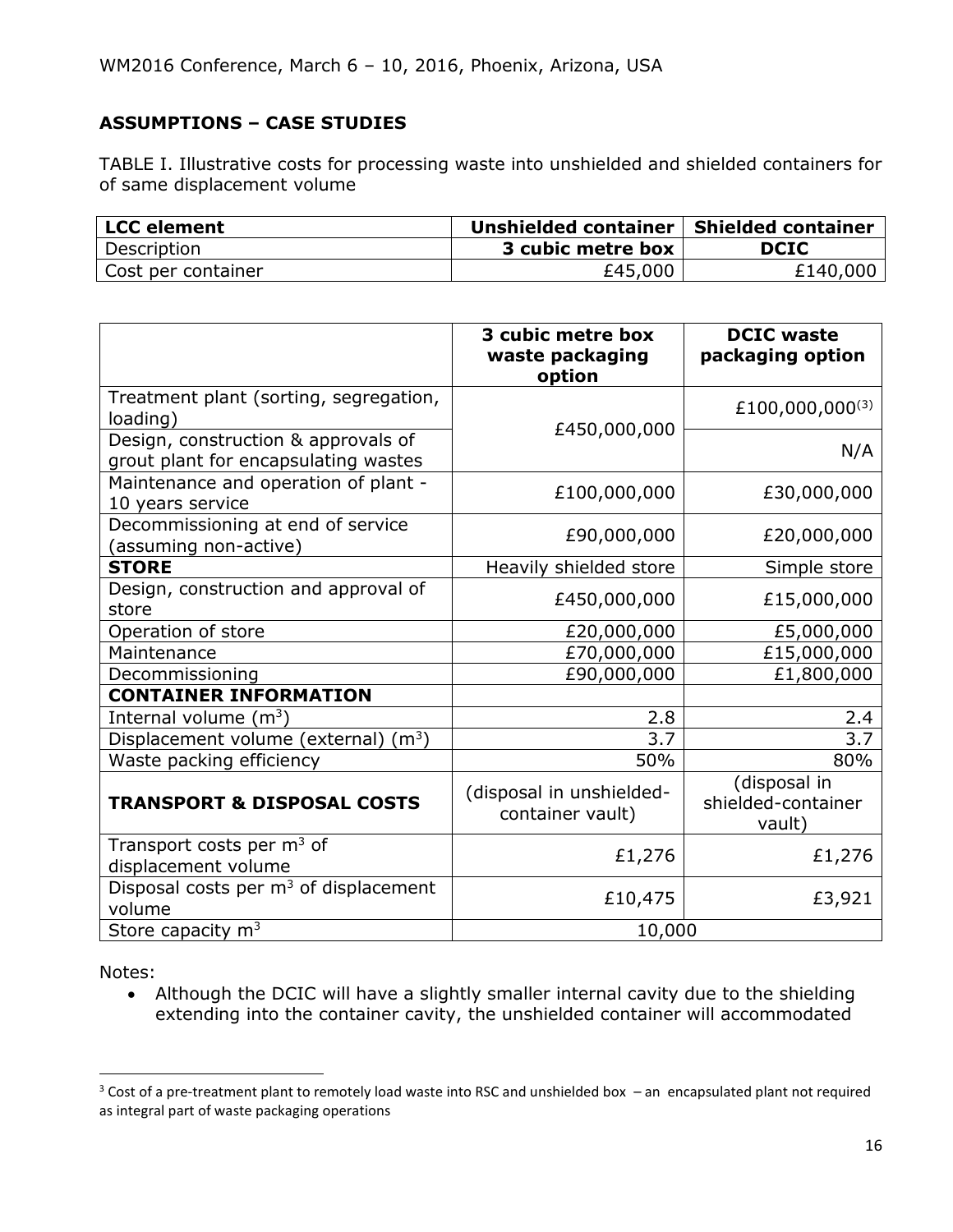less waste due to the presence of the grout encapsulants; this is reflected in the waste packing efficiency.

- The DCIC will require some pre treatment but does not need to be encapsulated as an integral part of waste packaging operations.
- A pre treatment plant and an encapsulation plant will be required for the 3 cubic metre box
- The unshielded 3 cubic metre boxes will require storage in a heavily shielded store as they offer no significant shielding capacity.
- The DCIC requires storage in a much simpler store allowing man access and waste packages do not require remote handling TABLE II. Illustrative costs for processing waste in containers providing shielding in concrete and iron (DCIC) with similar displacement volumes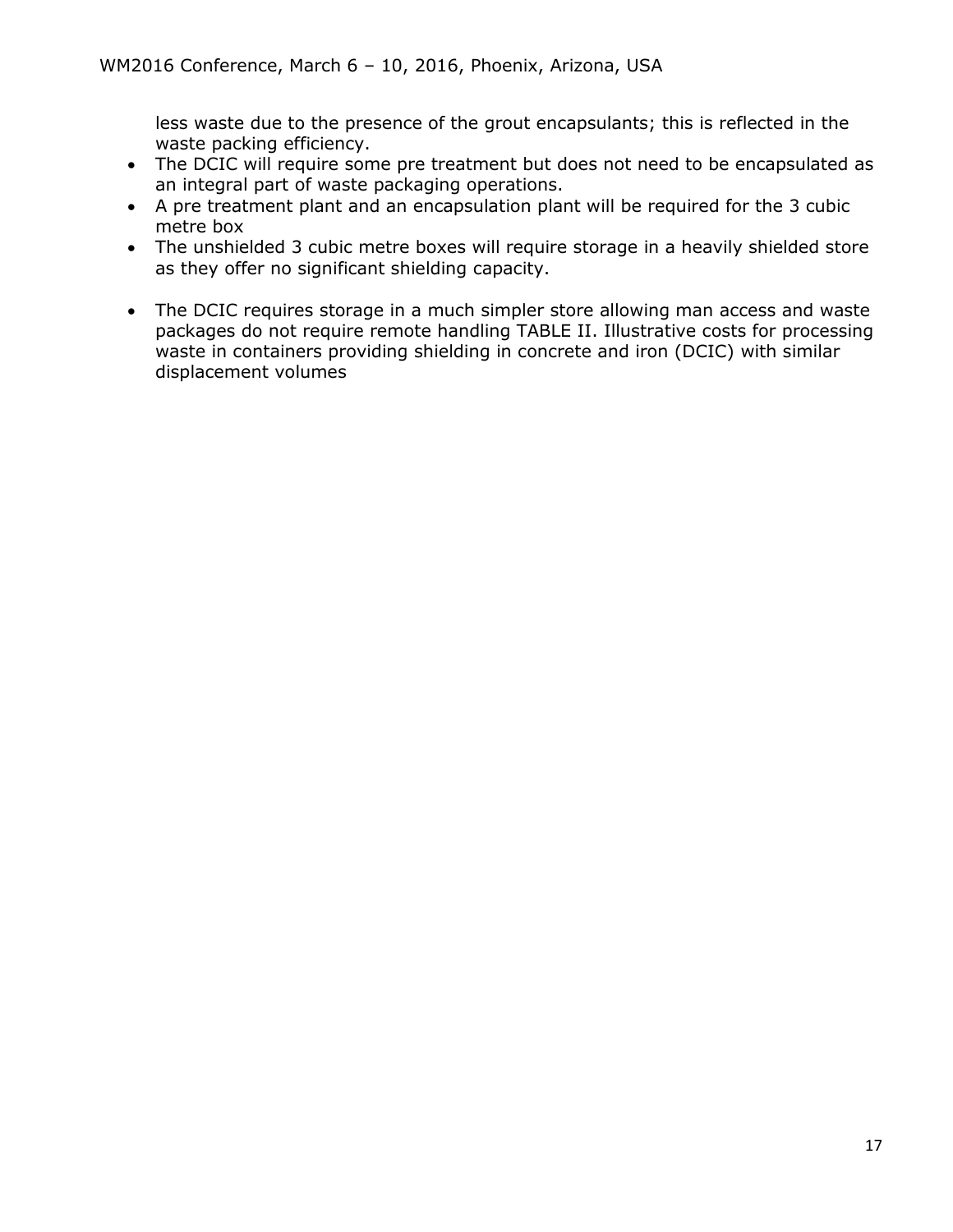| <b>LCC</b> element | Concrete shielding   Iron shielding |             |
|--------------------|-------------------------------------|-------------|
|                    | 6 cubic metre                       | <b>DCIC</b> |
|                    | concrete box                        |             |
| Cost per container | £30,000                             | £120,000    |

| <b>ENCAPSULATION PLANT</b>                                                  | 6 cubic metre<br>concrete box<br>waste packaging<br>option | <b>DCIC waste</b><br>packaging<br>option |
|-----------------------------------------------------------------------------|------------------------------------------------------------|------------------------------------------|
| Design, construction & approvals of pre-<br>treatment plant                 | £35,000,000                                                | £15,000,000 <sup>(4)</sup>               |
| Design, construction & approvals of grout<br>plant for encapsulating wastes |                                                            | N/A                                      |
| Operation and maintenance of plant                                          | £10,000,000                                                | £5,000,000                               |
| Decommissioning at end of service                                           | £7,000,000                                                 | £3,000,000                               |
| <b>STORE (simple store)</b>                                                 |                                                            |                                          |
| Design, construction and approval of store                                  | £9,000,000                                                 | £9,000,000                               |
| Operation of store                                                          | £2,000,000                                                 | £2,000,000                               |
| <b>Maintenance</b>                                                          | £5,000,000                                                 | £5,000,000                               |
| <b>Decommissioning</b>                                                      | £1,800,000                                                 | £1,800,000                               |
| <b>CONTAINER INFORMATION</b>                                                |                                                            |                                          |
| Internal volume $(m^3)$                                                     | 5.0                                                        | 8.7                                      |
| Displacement volume (external) $(m3)$                                       | 11.9                                                       | 10.7                                     |
| Waste packing efficiency                                                    | 50%                                                        | 80%                                      |
| <b>TRANSPORT &amp; DISPOSAL COSTS</b>                                       | (disposal in shielded-container vault)                     |                                          |
| Transport costs per $m3$ of displacement<br>volume                          | £1,276                                                     | £1,276                                   |
| Disposal costs per $m3$ of displacement<br>volume                           | £3,921                                                     | £3,921                                   |
| Store capacity (containers)                                                 | 750                                                        |                                          |

 $\overline{\phantom{a}}$ 

<sup>4</sup> Cost of a pre-treatment plant to remotely load waste into RSC – an encapsulated plant not required for RSC